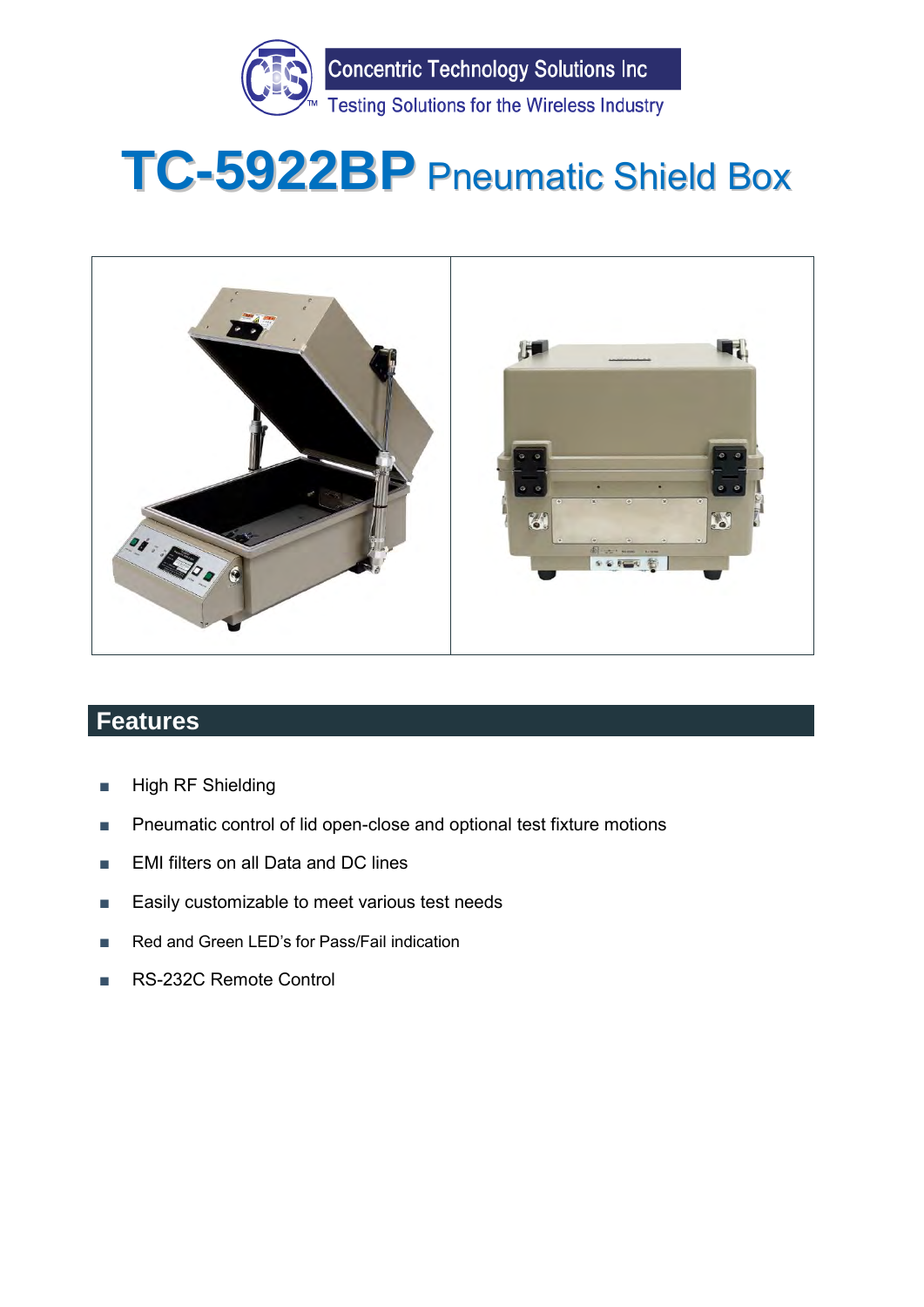

TC-5922BP Pneumatic Shield Box Data Sheet

## **Specifications**

| <b>Mechanical Specifications</b> |                                                                 |  |
|----------------------------------|-----------------------------------------------------------------|--|
| <b>RF Connectors without</b>     | two(2) N(f) outside and SMA(f) inside                           |  |
| I/O interface panel              |                                                                 |  |
| Line voltage                     | DC 24 V, Max. 2 A                                               |  |
| <b>Remote control</b>            | RS-232C, 3 wire, DB9(s)                                         |  |
| Air connection                   |                                                                 |  |
| Main connector                   | 6 mm OD hose, one-touch push-on fitting                         |  |
| Fixture control connector        | 4 mm OD hose, one-touch push-on fitting                         |  |
| Input air pressure               | 5 to 10 bar                                                     |  |
| <b>Dimension</b>                 |                                                                 |  |
| Inside                           | 296(W) x 435(D) x 238(H) mm                                     |  |
| Outside                          | $417(W)$ x 601(D) x 332(H) mm, lid closed. 623(H) mm, lid open. |  |
| Weight                           | approx. 25 kg                                                   |  |
| *Packing                         |                                                                 |  |
| Size                             | $560(W)$ x 820(D) x 480(H) mm                                   |  |
| Weight                           | approx. 29 kg                                                   |  |

\* Estimated size and weight. The size or weight of a package may vary on how box is packaged.

## **Typical RF Shielding**

| Frequency        | Shielding effectiveness (dB) |  |
|------------------|------------------------------|--|
| 100 to 2000 MHz  | $> 70$ dB                    |  |
| 2000 to 3000 MHz | $> 70$ dB                    |  |
| 3000 to 6000 MHz | $>60$ dB                     |  |

\*SPECIFICATIONS SUBJECT TO CHANGE WITHOUT PRIOR NOTICE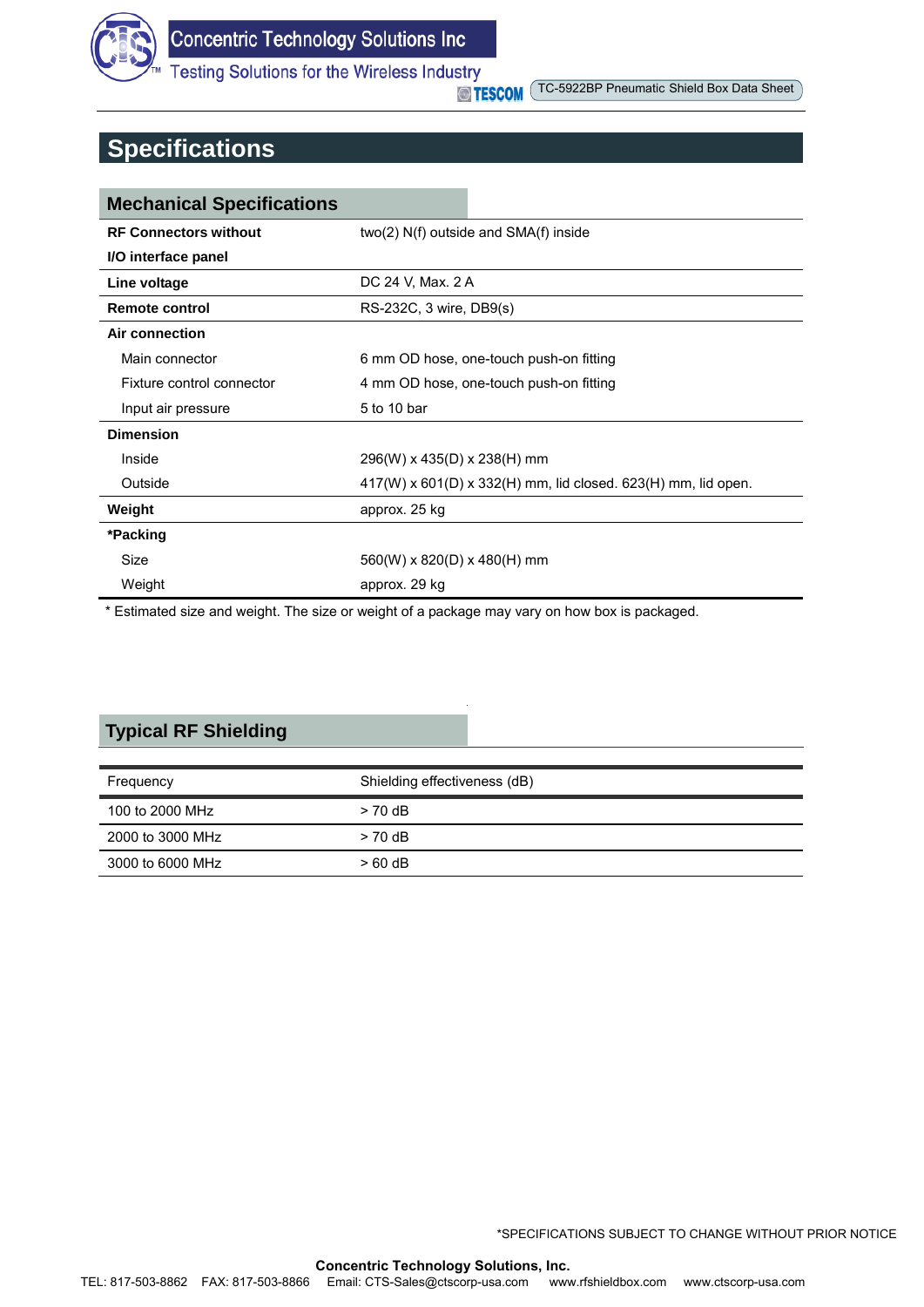

 TC-5922BP Pneumatic Shield Box Data Sheet **TESCOM** 

## **Dimensions**

**TC-5922BP Inner Dimension (WxDxH) : 296(W) x 435(D) x 238(H) mm** 





 **TC-5922BP Outer Dimension (WxDxH) : 417(W) x 601(D) x 332(H) mm, lid closed. 623(H) mm, lid open.**



\*SPECIFICATIONS SUBJECT TO CHANGE WITHOUT PRIOR NOTICE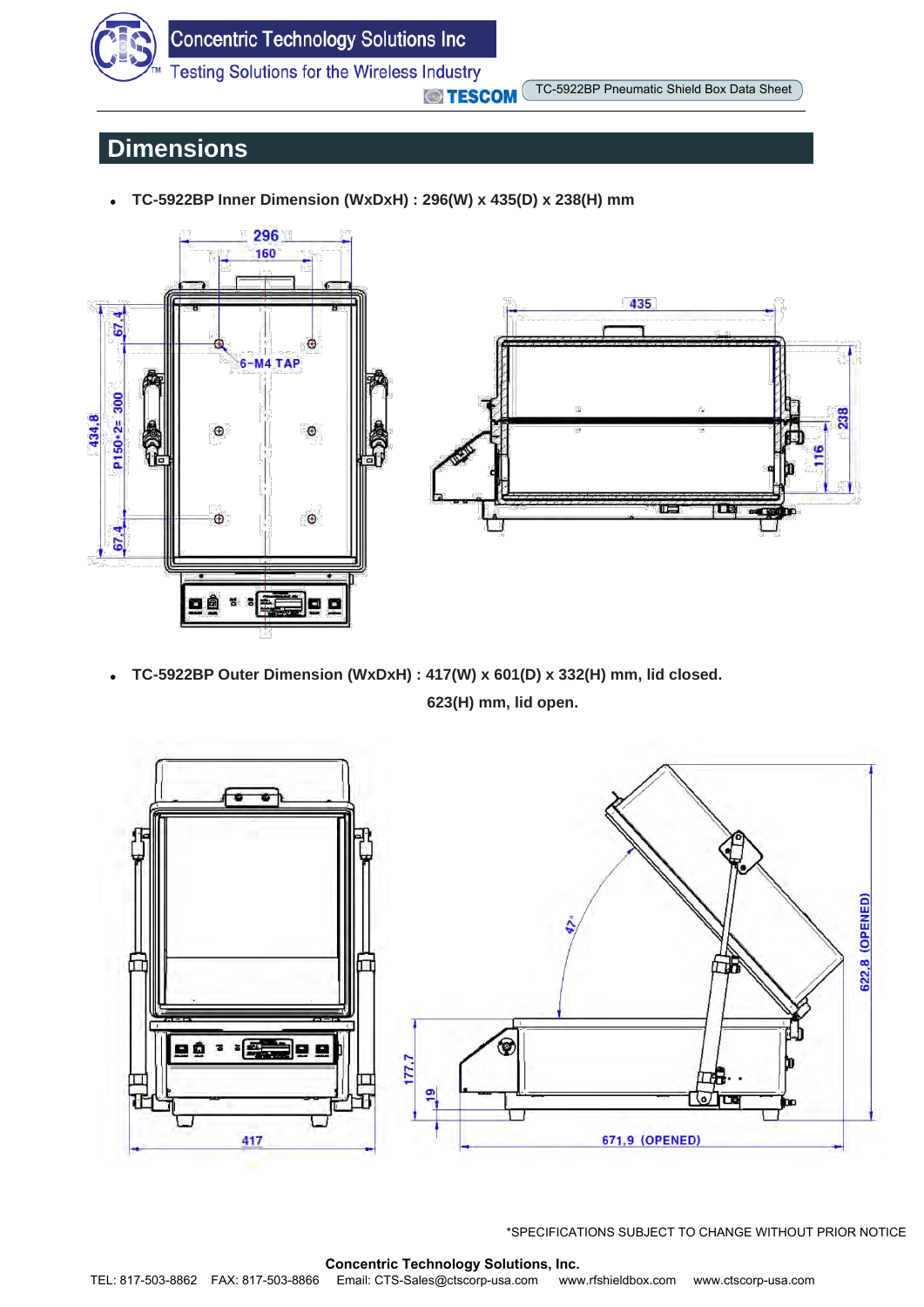

 TC-5922BP Pneumatic Shield Box Data Sheet **STESCOM** 





# **Ordering Information**

| <b>Order Number</b> | <b>Description</b>                                        |
|---------------------|-----------------------------------------------------------|
|                     | <b>Preumatic Shield Box (including accessories below)</b> |
|                     | <b>Test Report</b>                                        |
|                     | RF Cable, SS-402, $N(m)$ to $N(m)$ 1 m, 1 pc              |
| TC-5922BP           | RS-232C Cable, DB9(p) to DB9(s) cable 2 m, 1 pc           |
|                     | Air Coupler, 1 pc                                         |
|                     | Switching Power Supply, 1 pc                              |
|                     | Box Remote Switch, 1 pc                                   |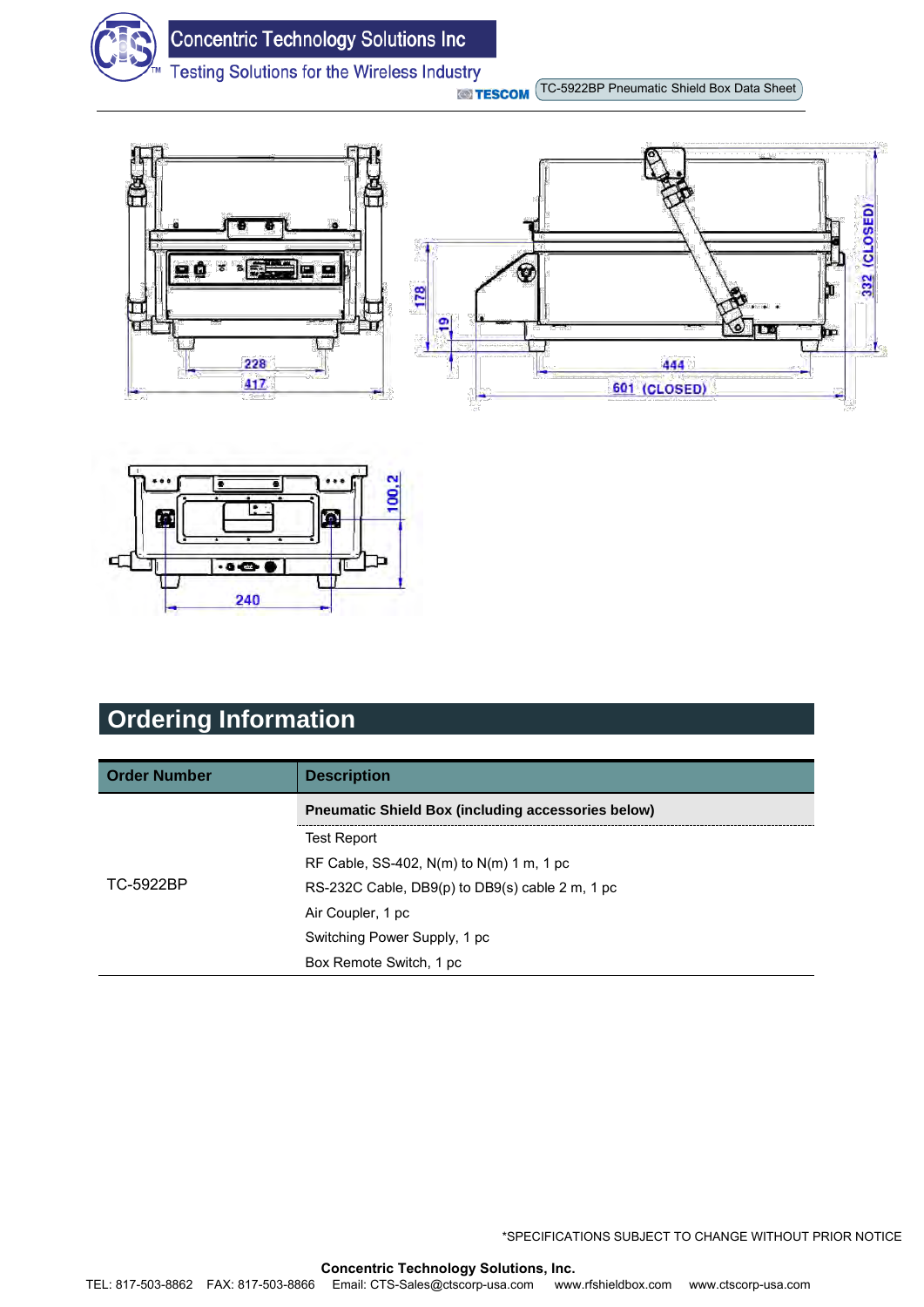

#### **Pre-Configured I/O Interface Panel**

| I/O Interface Panel                   | <b>Order Number</b> | <b>Configuration</b>                                                                                                                                                                               |  |
|---------------------------------------|---------------------|----------------------------------------------------------------------------------------------------------------------------------------------------------------------------------------------------|--|
|                                       | M591602A            | • one(1) DB25(p) outside and DB25(s) inside, 1000 pF<br>Pi filter<br>• one(1) DB9(p) outside and DB9(s) inside, 100 pF Pi<br>filter<br>• one(1) USB 2.0 outside and inside                         |  |
| Data Interface Panel                  |                     |                                                                                                                                                                                                    |  |
|                                       | M591605A            | • one(1) DB25(p) outside and DB25(s) inside, 1000 pF<br>Pi filter<br>• one(1) DB9(p) outside and DB9(s) inside, 100 pF Pi<br>filter<br>• one(1) USB 2.0 outside and inside                         |  |
| <b>Data Interface Panel</b>           |                     | • one(1) DC Power Jack outside and inside                                                                                                                                                          |  |
| <b>BOTTER</b><br>Data Interface Panel | M591632A            | • two(2) N (f) ouside and SMA (f) inside<br>• one(1) DB9(p) outside and DB9(s) inside, 1000 pF Pi<br>filter<br>• four(4) USB 2.0 outside and inside<br>• one(1) RJ-45 outside and inside           |  |
|                                       |                     |                                                                                                                                                                                                    |  |
|                                       | M5916135A           | • four(4) N (f) ouside and SMA (f) inside<br>• two(2) DB25(p) outside and DB25(s) inside, 100 pF Pi<br>filter<br>• two(2) USB 2.0 outside and inside                                               |  |
| Data Interface Panel                  |                     |                                                                                                                                                                                                    |  |
| REE E<br>Data Interface Panel         | M5916145C           | • five(5) SMA (f) ouside and SMA (f) inside<br>• one(1) DB9(p) outside and DB9(s) inside, 1000 pF Pi<br>filter<br>• two(2) USB 2.0 outside and inside<br>• one(1) DC Power Jack outside and inside |  |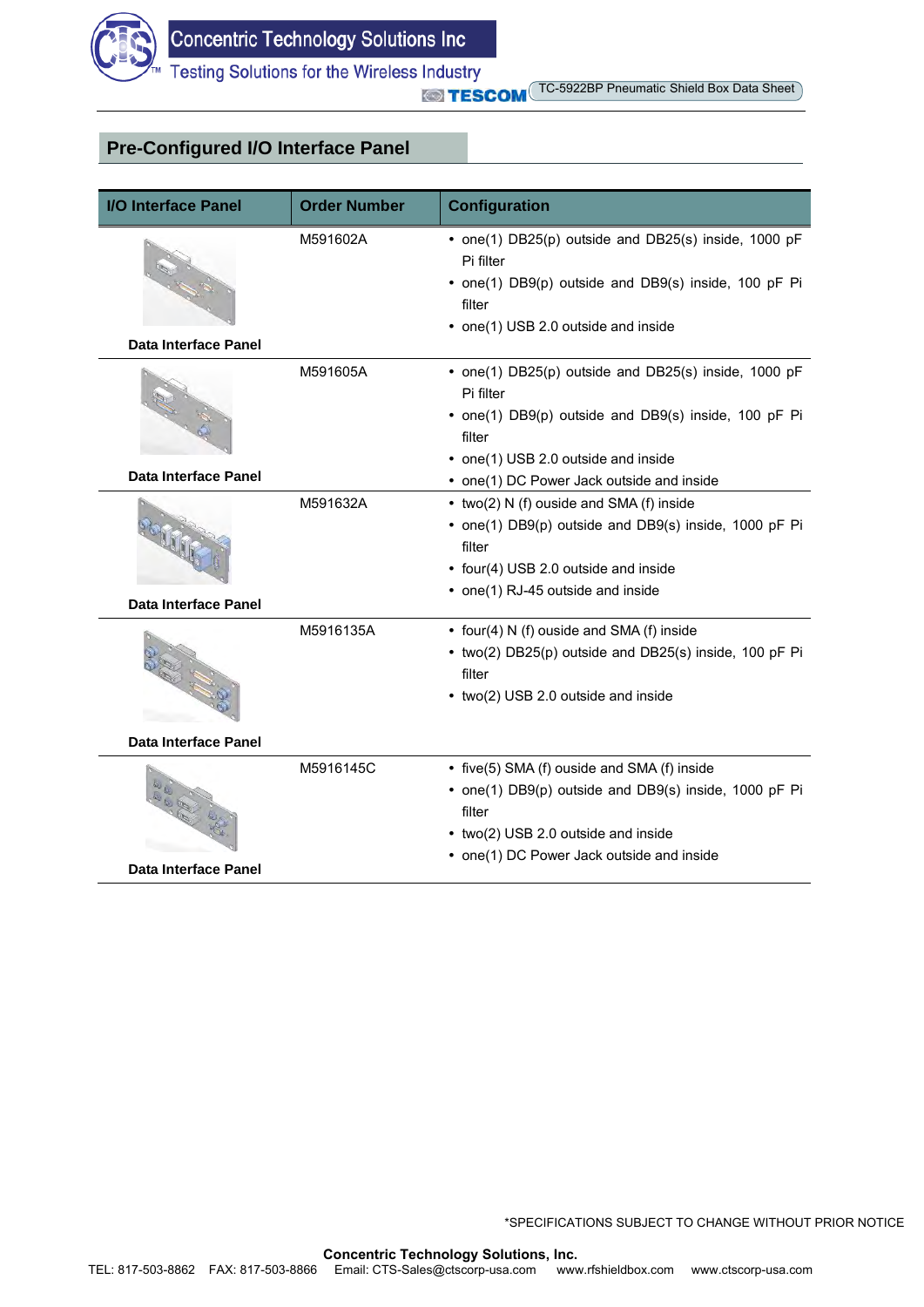

#### **Custom I/O Interface Panel**

 Customized I/O Interface Panel is available by selecting below I/O interfaces and combine. Please contact Tescom sales team or your local distributor.

| <b>I/O</b> Interface | <b>Description /</b><br><b>Order Number</b> | <b>Typical Data Rate /</b><br><b>Line Voltage</b> | <b>*Typical Shielding</b> |
|----------------------|---------------------------------------------|---------------------------------------------------|---------------------------|
|                      | DB25, 1000pF pi Filter /                    | 3 Mbps / 100 VDC,                                 | >70 dB from 0.5 to 2 GHz  |
|                      | 3409-0009-1                                 | 5 Amps max                                        | >80 dB from 2 to 3 GHz    |
|                      |                                             |                                                   | >70 dB from 3 to 6 GHz    |
|                      | DB25, 100pF pi Filter /                     | 10 Mbps / 100 VDC,                                | >50 dB from 0.5 to 2 GHz  |
|                      | 3409-0014-1                                 | 5 Amps max                                        | >60 dB from 2 to 3 GHz    |
|                      |                                             |                                                   | >60 dB from 3 to 6 GHz    |
|                      | DB9, 1000pF pi Filter /                     | 3 Mbps / 100 VDC,                                 | >70 dB from 0.5 to 2 GHz  |
|                      | 3409-0008-1                                 | 5 Amps max                                        | >80 dB from 2 to 3 GHz    |
|                      |                                             |                                                   | >70 dB from 3 to 6 GHz    |
|                      | DB9, 100pF pi Filter /                      | 10 Mbps / 100 VDC,                                | >50 dB from 0.5 to 2 GHz  |
|                      | 3409-0010-1                                 | 5 Amps max                                        | >60 dB from 2 to 3 GHz    |
|                      |                                             |                                                   | >60 dB from 3 to 6 GHz    |
|                      | USB 2.0 Filter /                            | 480 Mbps / 5 V, 500 mA /                          | >60 dB from 0.5 to 2 GHz  |
|                      | 3409-0018A-3                                | Max Current: 5 A                                  | >70 dB from 2 to 3 GHz    |
|                      |                                             |                                                   | >70 dB from 3 to 6 GHz    |
|                      | USB 3.0 Filter(Active) /                    | 5000 Mbps/ 5 V, 900 mA /                          | >70 dB from 0.5 to 2 GHz  |
|                      | 3409-0042A-1                                | Max Current: 1.5 A                                | >70 dB from 2 to 3 GHz    |
|                      |                                             |                                                   | >55 dB from 3 to 6 GHz    |
|                      | RJ-45 Filter /                              | 1 Gbit/s Copper-Line                              | >60 dB from 0.5 to 2 GHz  |
|                      | 3409-0022A                                  | Ethernet (1000 BASE-T)                            | >70 dB from 2 to 3 GHz    |
|                      |                                             |                                                   | >70 dB from 3 to 6 GHz    |
|                      | DC Power Adaptor /                          | 50 VDC,                                           | >70 dB from 0.5 to 2 GHz  |
|                      | 3406-0004A                                  | 3 Amps max                                        | >80 dB from 2 to 3 GHz    |
|                      |                                             |                                                   | >80 dB from 3 to 6 GHz    |
|                      | DC Power Adaptor                            | 50 VDC,                                           | >70 dB from 0.5 to 2 GHz  |
|                      | (Banana Jack Type) /                        | 10 Amps max                                       | >80 dB from 2 to 3 GHz    |
|                      | 3406-0005A, 3406-0006A                      |                                                   | >80 dB from 3 to 6 GHz    |
|                      | AC Power Adaptor /                          | 250 VAC,                                          | >70 dB from 0.5 to 2 GHz  |
|                      | 3103-0009A                                  | 7 Amps max                                        | >80 dB from 2 to 3 GHz    |
|                      |                                             |                                                   | >80 dB from 3 to 6 GHz    |

| <b>I/O</b> Interface | <b>Description /</b><br><b>Order Number</b> | Frequency Range / Impedance / V.S.W.R     |
|----------------------|---------------------------------------------|-------------------------------------------|
|                      | RF, N-SMA Connector /<br>3408-0038          | From DC to 6 GHz / 50 $\Omega$ / 1.15 max |
|                      | RF, SMA-SMA Connector /<br>3408-0039        | From DC to 8 GHz / 50 $\Omega$ / 1.15 max |

\*SPECIFICATIONS SUBJECT TO CHANGE WITHOUT PRIOR NOTICE